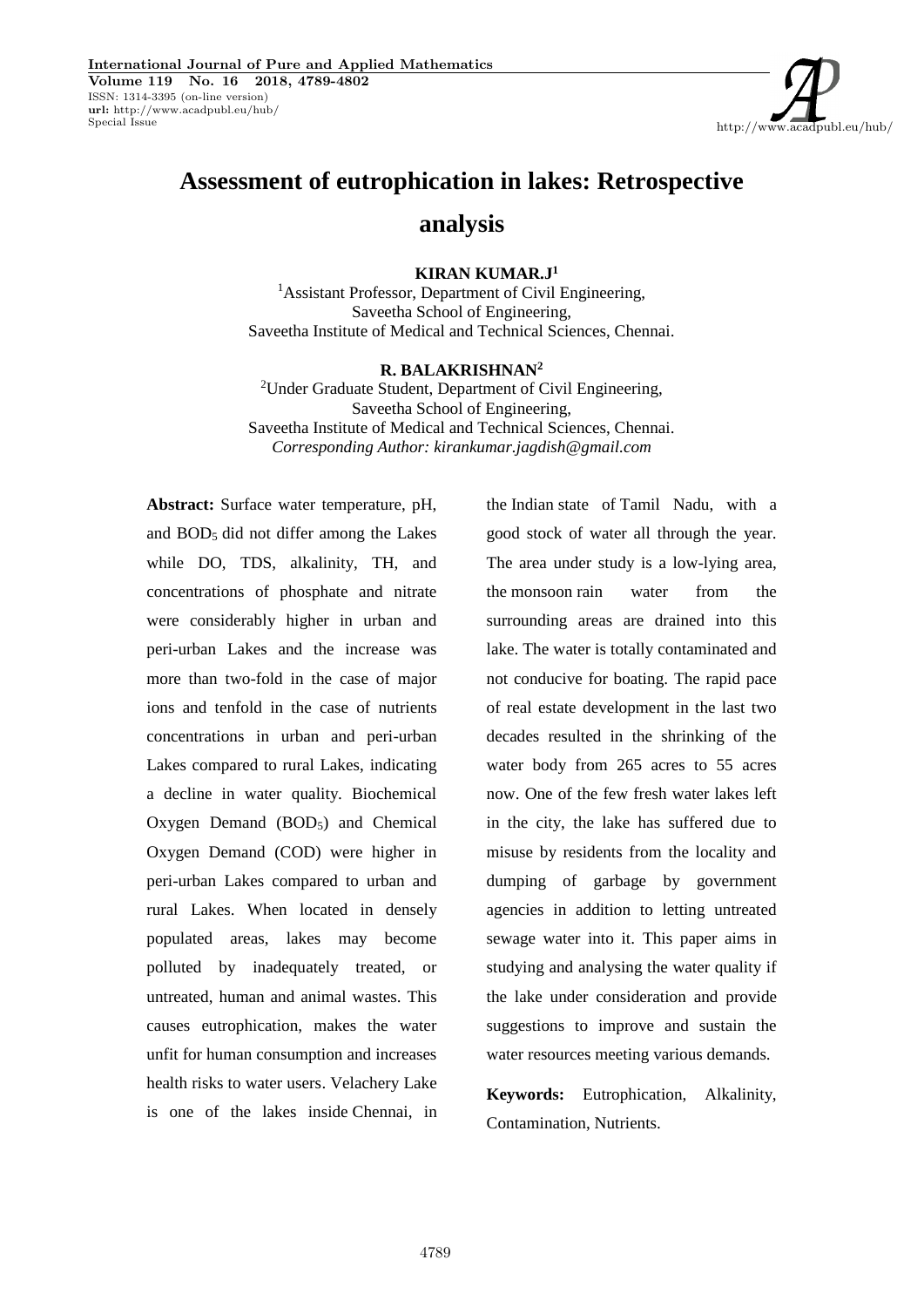#### **1. Introduction**

Lake Velachery is one of the prime lakes situated amid the metropolitan city of Chennai in Tamil Nadu. This is an artificial lake created in 1988-89. It is one of the lakes with a good stock of water all through the year. Since Velachery is a lowlying area, the monsoon rain water from the neighbouring areas is drained into this lake. In an unexpected turn of events, the Chennai Corporation has decided to put on hold the proposal for boat rides and other tourist facilities on the Velachery Lake, one of the few water bodies still alive in the city. The reason it has cited is the high level of contamination of the water. are also about 2,000 families living in the southern bund. The lake, which once spread over 100 acres, has been reduced to half that size due to encroachments, conversion of residential plots by Tamil Nadu Housing Board and paving of roads**.** There are about 2,000 families living in the southern bund. Even though some have toilets in the backyard, they conveniently direct the pipelines to the lakeWastes high in organic matter directly increase the chemical and biological oxygen demand in the receiving waters. This results in localised areas of oxygen depletion and the release of many trace elements by the reduction of iron.

Water quality of the Lake showed a gradient in response to the urbanization process; with severe changes being noticed in urban and peri-urban Lakes, most often obliterating seasonal patterns normally present in small water bodies, while fewer changes were noticed in rural Lakes. However, BOD5 did not show relatively wider variations among the Lakes. Significant differences in TDS among the Lakes can be seen which varied from 399 to 542 ppm in rural Lakes to a higher range of 763 (WIN) to1401 (SWM) ppm in peri-urban Lakes. In urban and peri urban watersheds, concentrations of both inorganic and organic pollutants including faecal bacteria may have been higher, which might have further been exacerbated by rainfall, leading to a significant but unquantifiable dissolved and suspended load added to the receiving water bodies. The high mineralization and increased concentration noticed in the case of Velachery Lake may be due to this phenomenon. The pH indicated a neutral range of 7 to a mildly alkaline value of 8.5. Increase in pH was noticed in urban Lakes during SWM season (8.24) while a decrease in seasonal average can be seen in rural Lakes. Surface water pH of the unpolluted Lake is generally connected to the carbonate system (Wurts and Durborow 1992) but enhanced photosynthetic activity by algae which use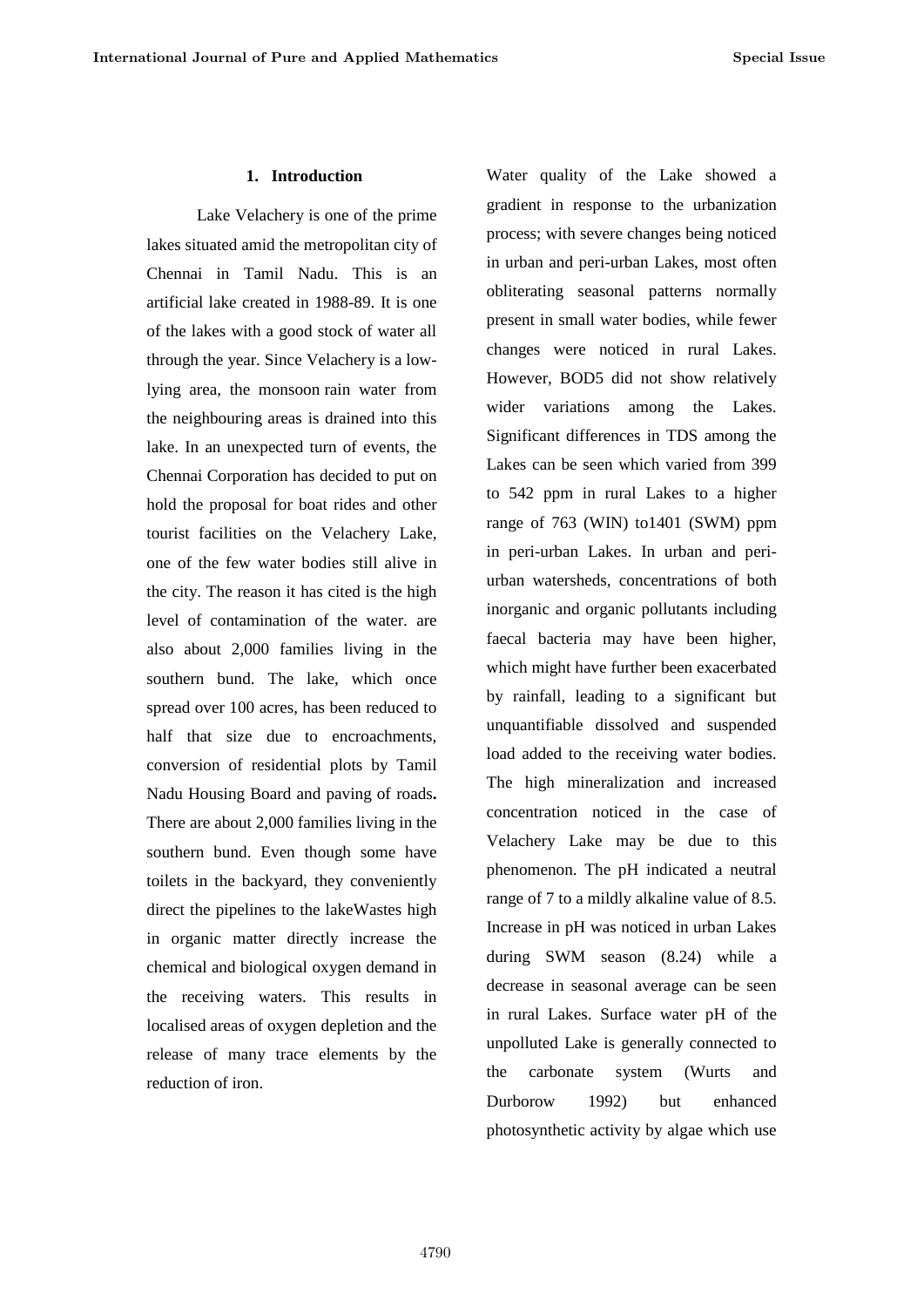free carbon dioxide in summer, with increase in temperature and transparency, may have increased the pH in urban Lake.

#### **2. Literature review**

**Archana Gupte et.al (1970),** deals with the physio-chemical properties of bottom sediment of a fresh water lake in which fishing is carried out. The soil of the lake under study was found to contain 35 % sand followed by 25% silt and 40 %clay. Thus, the bottom soil was clayed loam in texture. The colour of the soil was black. The pH, conductivity, organic carbon, inorganic phosphate and nitrate were measured seasonally for two years. The water retention capacity of soil was observed as 47 % indicating favourable condition for fish culture practices as well as the chemical parameters which were complementary to it. The loose unconsolidated top layer of earth crust is called soil. It is a site of decomposition of organic matters and mineral materials. Lake soil has several roles to play, especially in the production of fish in the lake. The bottom sediment according to Matida (1968), is important as it supplies essential nutrients to the inflowing water as also in the mineralization of organic sediments and in the storage and release of nutrients in the water. The soil is the chief sources of nutrients for primary producers.

**Hussain Sagar et.al (2002),** Lakes sediments consists of biological and non biological matter accumulated since from formation of the lake. Sediment sequence in lake represents information about the activities within the lake and in its catchment area over a period since its inception. Hussain Sagar Lake located in the heart of Twin Cities of Hyderabad and Secunderabad receives toxic substances from the industrial effluent discharges in to it through incoming nallas. Pollutants entering the lake undergo either absorption or adsorption by fine particles present in the lake water, which may in turn settle down in the form of sludge. The sludge is further classified into pore water and sediments. This paper aims to explain the Physio-chemical characteristics of sediments and pore water of Hussain Sagar Lake. The experimental results show that the mean value of organic content in sediment is 5.6% with almost 100%settlement of suspended particles in the detention time of about 317 days. Higher pollutant concentrations observed in sediments and pore water is attributed to accumulation of pollutants generated in the catchment area and transported through inlet nallas in to the lake. The concentrations of heavy metals like Chromium and Lead have shown relatively elevated over a period of one decade.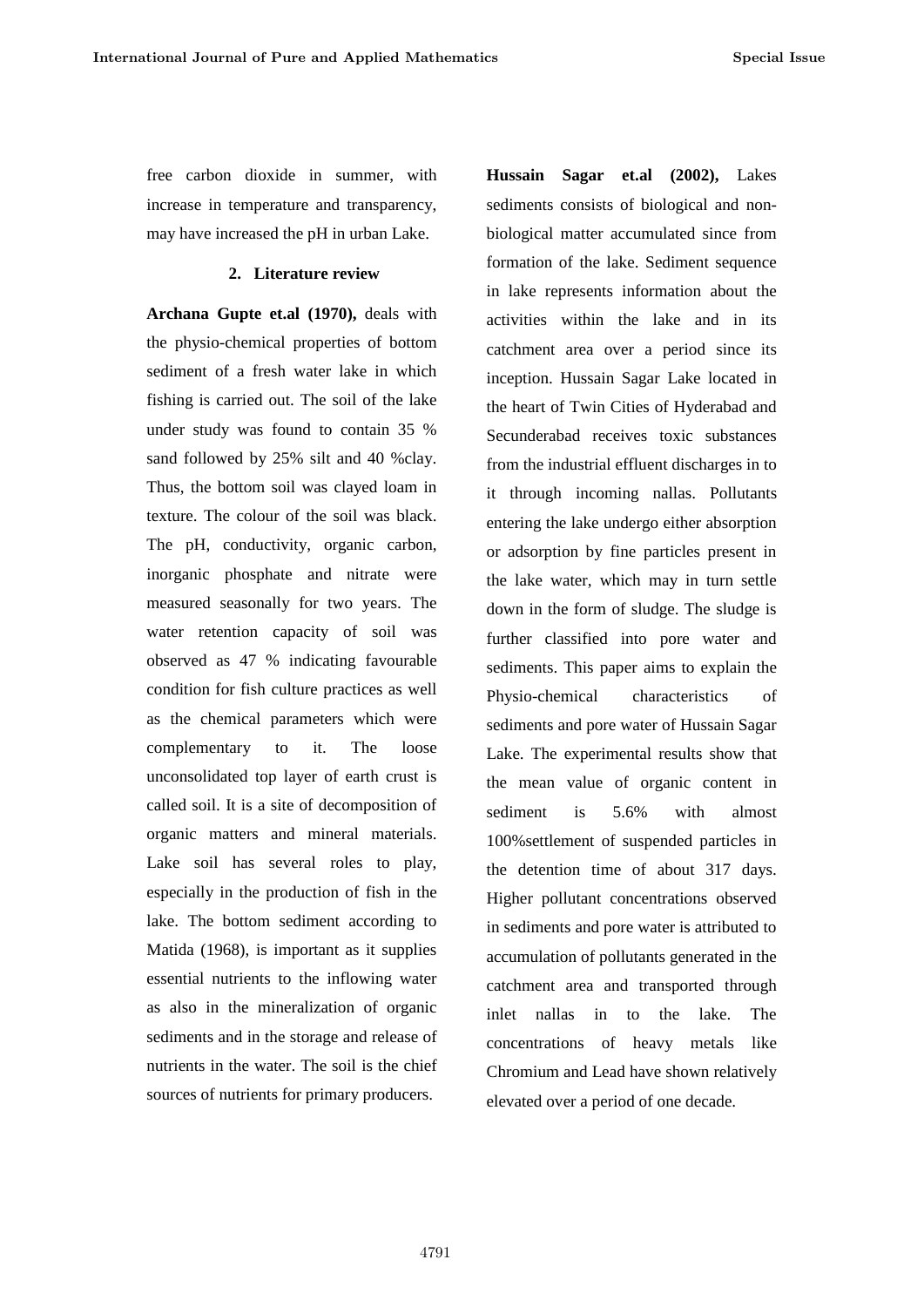**Amir Abdullah et.al (2009),** Water pollution is one of the major global environmental problems. It is an acute problem almost in all major river sand water reservoirs in India. Water pollution is increasing and becoming severe day-by day and posing a great risk to human health and other living organisms. There is growing concern on the deterioration of ground water quality due to geogenic and anthropogenic activities. Present investigation aims at insight about the level of contaminants of surface water, groundwater and sediment analysis of selected locations of Pavana river of Pimpri-Chinchwad area of Pune district. An attempt has been made to assess the water quality, sediment and weed analysis of the samples. A higher value of TDS was observed at groundwater site G4 with 834.27 mg/l while it was lower at surface water site 1 by 65.12 mg/l. Dissolved oxygen content of the water samples was observed quite well in limit, but it was lower with 1.6 mg/l at surface water site 4 while higher at surface water site 2 with 5.23 mg/l. In the present study, highest value of COD was observed by value of 120 at surface water site S4 while was lowest with only 64 mg/l at groundwater site G4. As expected groundwater samples showed higher values of hardness content as compared to surface water samples of Pavana river. Nickel content was found to

be present at all sites with a range of 22 to 40 mg/kg. There is urgent need for more representative samples to be used to go beyond preliminary assessment as reported in the present study for making appropriate recommendations.

**Mehdi Delphi et.al (2013),** Shoushtar city is a coastal one why includes a big part of the Karun river and has many water uses; so the crevasse canal of the Gar-Gar as an artificial and manmade branch of the Karun, the biggest river in Iran, and in Shoushtar domain is started in place of the setting dam, Band-E-Mizzan, and it devotes 0.1(according to seasonal measurements averaged) of water volume flowing in the Karun route before the setting dam controlled by the 9 setting windows on the dam. Water current as volume of water, transport water and so sediment particles to other places in route of river canal. Widespread currents through width of river canal transport sediments and coastal erosion in coast lines that are influenced by topography and steepness of river canal. In this research after continuous and regular measurements in two warm and cold seasons (winter and spring of 2009) and comparing with the data collected by zonal water and electricity organization, Khuzestan state (for calibration of the measurements), contours of dominant current in the river width and widespread current with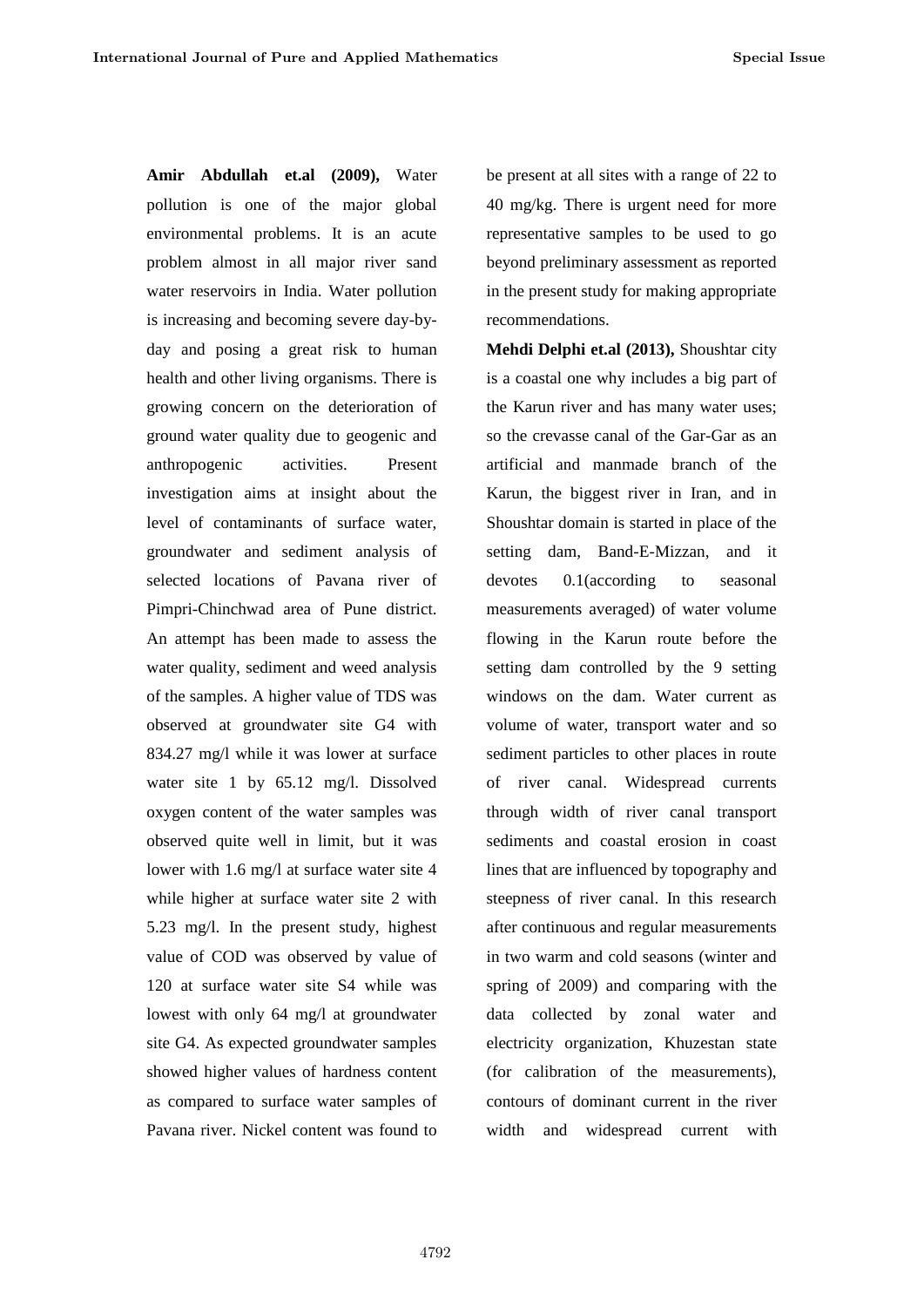measured current spectrum around the setting dam will be drawn, then effective factors in forming dominant currents will be appointed there. The effective factors enrichment, on destructiveness of currents in coastlines of the river with a meander in it will bean applied and useful result.

**Mahmud Hassan et.al (2009),** The pollution of river water and sediments by heavy metals has assumed serious problems due to their toxicity and accumulative behaviour. The present study has been undertaken to assess the levels of heavy metals and the extent of pollution in the surface water and sediments from the Meghna River. Water and sediment samples were collected by the Standard Methods and, processed and analysed for heavy metals using Flame Atomic Absorption Spectrophotometer (FAAS). The mean concentrations of heavy metal found in the river water were in the order of: Fe (1.0224 mg L−1) > Zn (0.0364 mg L−1) > Cr (0.0346 mg L−1)>Mn (0.0088 mg L−1) > Cd (0.003 mg L−1) and in the sediments in the order of: Fe (1281.416 mg kg−1) >Mn (442.596 mg kg−1) > Zn (79.021mg kg−1) > Ni (76.116 mg kg−1) > Cr (31.739 mg kg−1) >Pb (9.oping countries like China. The assessment of water eutrophication has been advanced from simple individual parameters like total phosphorus, total nitrogen, etc., to

comprehensive indexes like total nutrient status index. The major influencing factors on water eutrophication include nutrient hydrodynamics, environmental factors such as temperature, salinity, carbon dioxide, element balance, etc., and microbial and biodiversity. Water eutrophication can also cause the super saturation or lack of dissolved oxygen in water, which will be dangerous to aquatic animals and cause great death to them. Eutrophic systems tend to accumulate large amounts of organic carbon causing a shift in organic matter biochemical composition meanwhile, because of water eutrophication, a mass of algae, mainly Cyanophyta and green algae, bloom and form a thick layer of "green scum" on water surface. Algae can release toxins and render the organic matters in water to be decomposed into harmful gases, which will poison the fish and seashell. Water eutrophication is mainly caused by excessive loading of nutrients into water bodies like N and P. Excessive nutrients come from both point pollution such as waste water from industry and municipal sewage, and non-point pollution like irrigation water, surface run water containing fertilizer from farmland, etc. Eutrophication is not likely to occur if both TN and TP in water are low, but eutrophication may not occur in water high in TN and TP if other conditions such as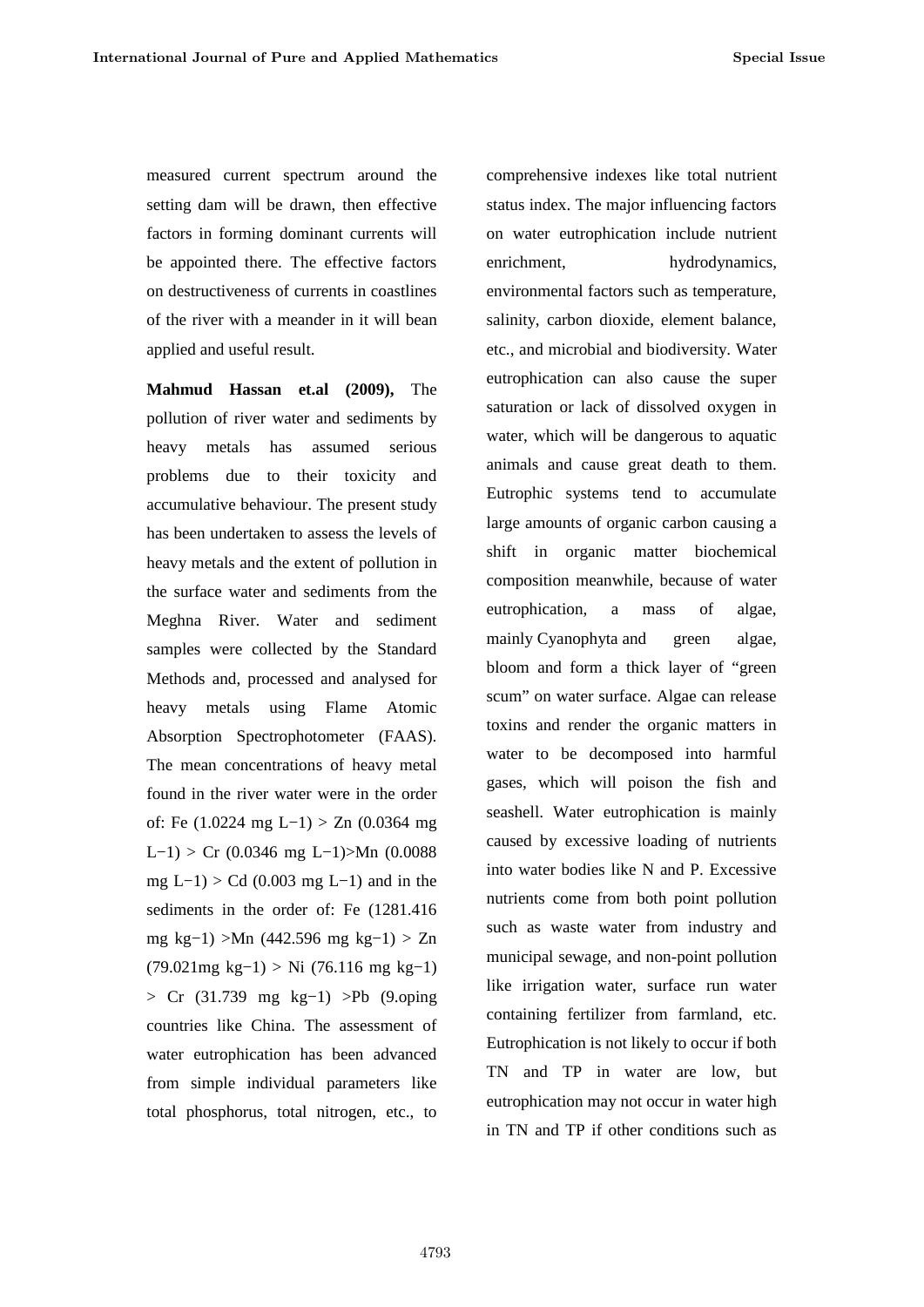temperature and current speed are not favourable.

**John G et.al (2013),** River Noyyal is major tributary of River Cauvery has been one of the most prominent and important rivers of Tamil Nadu. Unfortunately, certain stretches of river Noyyal are much polluted in industrial and urban waste. The present study analyzed the pollution level of Noyyal River with a view to create a database on the zone-wise pollution level of the river. Samples were analyzed for a period of one year from July 2008 to June 2009 in five sampling points at Noyyal River. Totally, 23 physiochemical parameters were analyzed in five sampling locations of the river. Orathupalayam dam area recorded higher concentrations of pollutants than the permissible limits, and the lowest concentration was noted at Chadivayal. Totally six heavy metals Cr, Zn, Cd, Cu, Pb and Hg were observed in all the sampling points. Linear combinations of environmental factors, including heavy metals were subjected to Principal Component Analysis (PCA). All the physiochemical and heavy metals are observed in maximum to permissible limit. Results indicate that Noyyal river is moderately polluted under the study area.

**Amir Abdullah et.al (2003),** A lake may be defined as an enclosed body of water (usually freshwater) surrounded by land and with no direct access to the sea. Lakes

are sometime subjected to wastewater discharges originating from different sources. Chemicals such as nitrogen, and carbon in certain concentration might distort and disrupt aquatic ecosystem. Eutrophication of water bodies has become synonymous with the deterioration of water quality, which interferes with most of its beneficial uses. Now a day's many human activities create the pollution in and around the water body, due to which natural status of lakes may come in the danger zone of water pollution. The quality of water usually is described according to its physical, chemical and characteristics. Rapid industrialization and indiscriminate use of chemical fertilizers and pesticides in agriculture are causing heavy and varied pollution in aquatic environment leading to deterioration of water quality and depletion of aquatic biota. Due to the use of contaminated water, human population suffers from water borne diseases. It is therefore necessary to check the water quality at regular intervals of time. This review paper gives a brief overview about lake, its classification and the various factors affecting its water quality. Moreover, problem of eutrophication is also discussed in detail. Various parameters required for analyzing water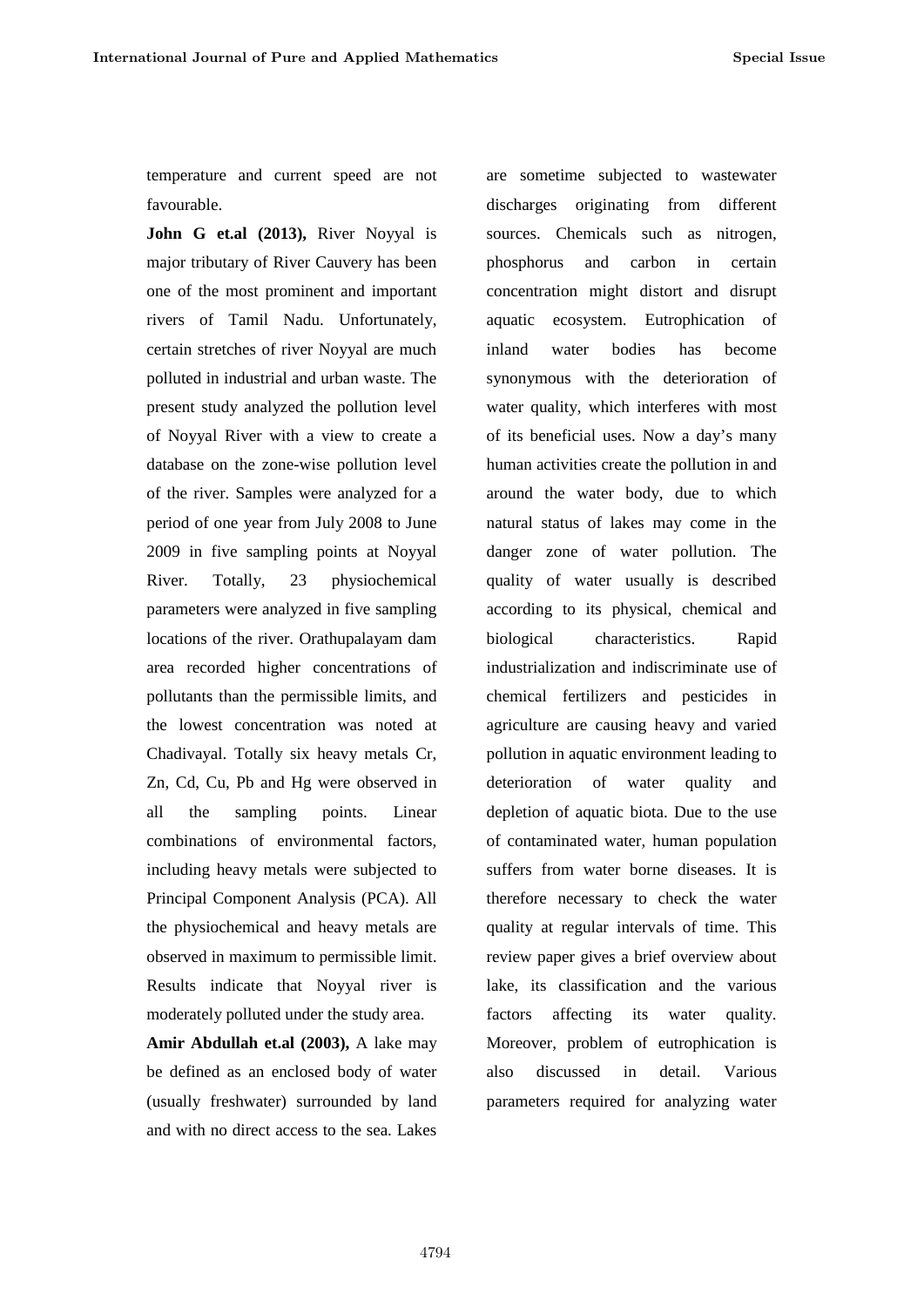quality along with water quality index are also discussed.

**Payal K. Baitule et.al (2007),** Nature is changing its form day by day. Due to change in natures form, the quality of environment is depleting day by day. Environment mainly depends on the air & water. Water in the river exposes to environment during flowing and passes through various regions &may result in carrying polluted water. Water quality of river is deteriorating day by day due the wanted & unwanted activities of the human being. Most of the rivers in India are severely polluted due to anthropogenic activity which is of serious concern. In this project the water quality of Nag River of Nagpur in Maharashtra, India is (1991). determined. Recently various endless efforts are being made to bring Nag River into city's heritage list. This river flows across the city and serves as waste water carrying drainage for city of Nagpur. Its ecosystem is extremely polluted by urban waste pollution from Nagpur. All metabolic, physiological activities & life processes of aquatic organism are generally influenced by such polluted waste & hence it is essential to study physio-chemical characteristics of water. The wastewater will be analysed for the main water quality parameters such as temperature, pH, colour, dissolved oxygen, conductivity, turbidity, total dissolved

solids. The effluent samples will be collected from five different locations

**R. Lodh et.al (2003),** Present work was designed to study the physicochemical parameters of four lakes of Udaipur known as the "City of Lakes" of Tripura state. The studied lakes are Amar Sagar (AS), Dhani Sagar (DS), Jagannath Dighi (JD) and Mahadeb Dighi (MD). To evaluate the water quality of the lakes and to identify the pollution sources random sampling was done during the month of April 2014. Collected samples were analysed according to APHA (2005) for different physicochemical parameters and the results were compared with standard values prescribed by WHO (1997) and BIS Obtained results of physicochemical water quality parameters of studied lakes revealed the fact of pollution load in the lakes. Average Biochemical Oxygen Demand (BOD) as well as the value of ammoniacal nitrogen (NH3-N) is found high during analysis which conveys high bacteriological load, organic matter disposal and animal waste contamination into the lakes. The main pollution sources are identified as, four numbers of canals flowing municipality waste into the AS and one in DS, organic waste disposal into the lakes by residents, agriculture practice inside the AS during dry season and contamination of domestic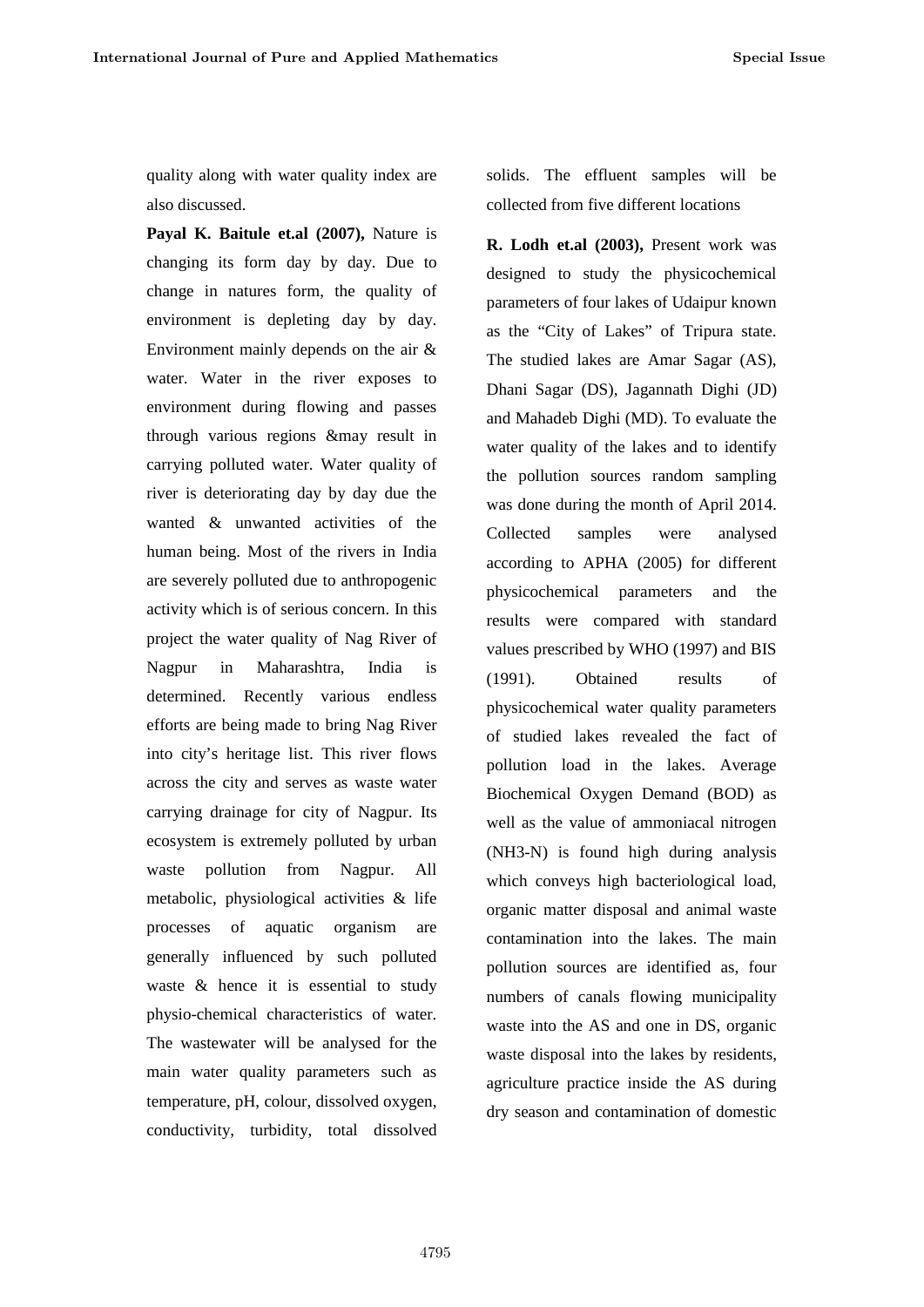waste from run over drains in various parts of different lakes. Consequences of such human activities and discharge of sewage water makes the existence of the lakes more vulnerable. It is the prime necessary to take immediate remedial action to prevent all anthropogenic activities in the studied lakes or else the lakes will become biologically barren and will be lost forever.

**Joseph Clement et.al (1999),** the purpose of this research is to determine the levels of some physicochemical parameters in water and sediment samples from Kwantanturare in Lake Chad, Baga, Borno State, Nigeria. Water samples were collected from five points designated as S1 to S5 for the determination of biochemical oxygen demand (BOD), chemical oxygen demand (COD), dissolved oxygen (DO) total dissolved solid (TDS), total suspended solid (TSS) anions and trace element. Sediment samples were also collected for the determination of heavy metals and total organic carbon (TOC). These parameters were determined using approved standard procedures. The levels of heavy metals in the water and sediment samples were determined using atomic absorption spectrophotometer (AAS). The concentrations of DO, BOD, COD, TSS, TDS, TOC, nitrite, nitrate, Phosphate, Sulphate, and Chloride in the water

samples from the five-sampling point were higher than the WHO limits for the protection of fish and other aquatic life. The concentrations of Fe, Mn, Cu, Cd, Pb, Ni and Co in the water samples were higher than the WHO guideline limits, indicating severed pollution of this portion of Lake Chad. This high level of heavy metals in the water samples is expected owing to runoff of wastewater from agricultural activities within the study area.

**Manohar et.al (2002),** Heavy metals concentrations in Nairobi dam water were analyzed between the wet and dry seasons. Water samples were collected once in a month from seven sampling sites within dam, these samples were preserved, stored and analyzed for heavy metals: Copper (Cu), Cadmium (Cd), Lead (Pb) and Nickel (Ni) concentrations using an Atomic Absorption Spectrophotometer (APHA). The sequence of heavy metals accumulation in dam's water was: Pb> Cd  $> Cu > Ni$ , these metals mean values during the dry vs. wet seasons were: 16.78±0.21 vs 11.67±0.21; 5.12±0.18 vs 3.76 $\pm$ 0.15; 4.90 $\pm$ 0.25 vs 2.99 $\pm$ 0.05;  $2.11\pm0.12$  vs  $1.20\pm0.13$ mg/L respectively within water of Nairobi dam. These levels of heavy metals in this dam are higher than maximum permissible levels by WHO, EU and KEBS for drinking water. The outlet water had significantly lower metals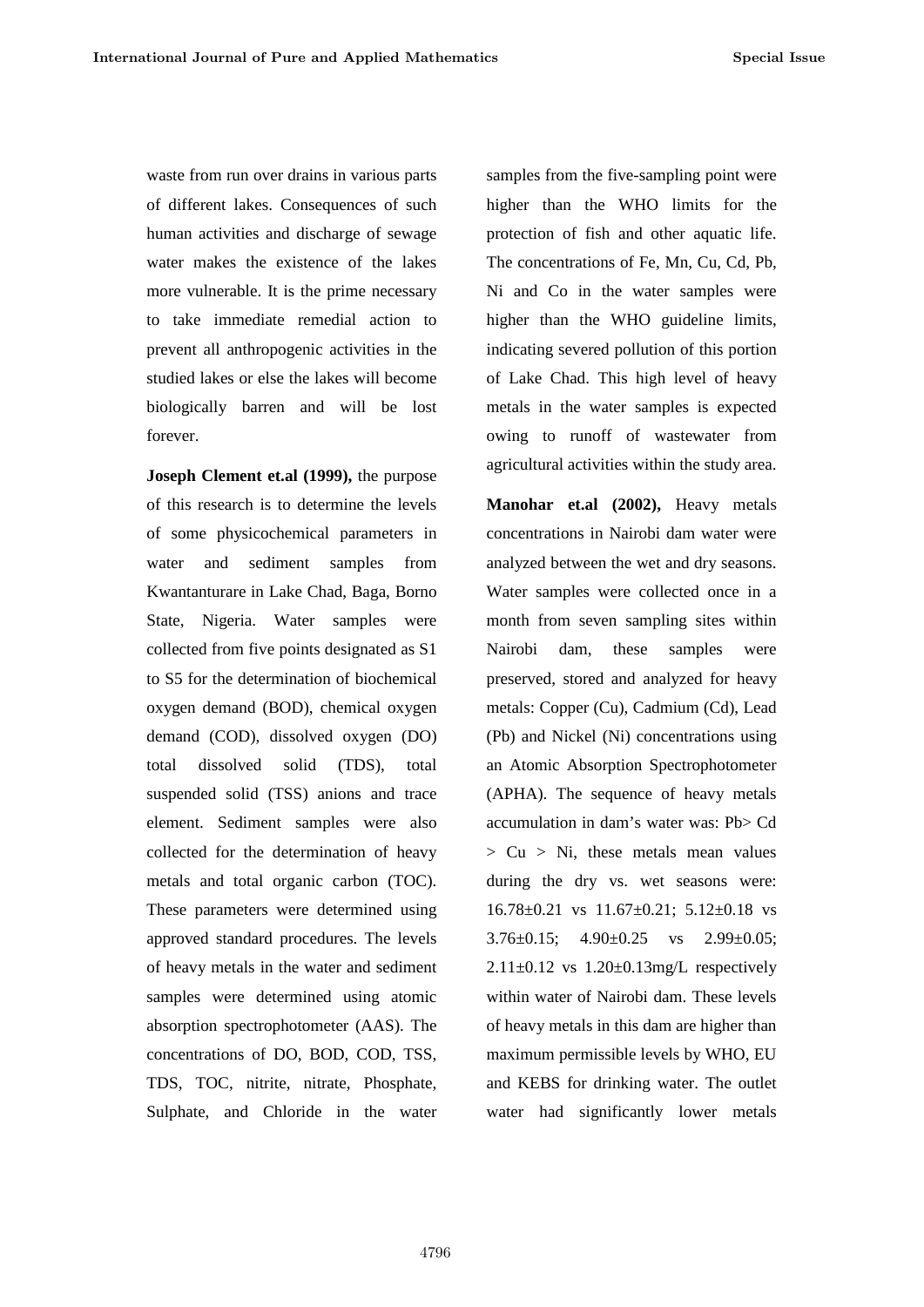contamination in comparison to the inlet waters of the dam  $(p\ 0.006)$  during the wet than dry season. It is concluded that higher levels of heavy metals concentration in the dam`s water is in the dry than wet season  $(p<0.0001)$ . Based on equations water analysis data it is recommended that the water of this dam is not suitable for human consumption and even for agricultural activities

**Nibedita guru et.al (2015),** Oxygen demanding substances are major contaminants in domestic and municipal wastewater. The main indicators of river pollution which deals with the oxygen domestic conditions of the river are Biochemical oxygen demand (BOD) and dissolved oxygen (DO). To manage the quality of natural water bodies that are subjected to pollutant inputs; one must be able to predict the degradation in quality that results from such inputs. The non point source pollution is another imperative variable responsible for increasing pollutant load in a stream/river. Recognizing the magnitude of assessing non-point source pollution in river system, copious studies intended at understanding the processes controlling nutrient concentration, fluxes in the river systems and the quantification of the nutrient loads of rivers have been proficient in past. Most commonly used BOD-DO model has been used to simulate the point source pollution

at different reaches of Mahanadi river system lying in Odisha and model parameters deoxygenation coefficient (k1) and reaeration rate coefficient (k2) have established. Various empirical used for estimating and reaeration rate coefficient were used and a modified equation suitable for estimating reaeration rate coefficient has been derived.

**M.Jaikumar et.al (2008),** Population increase in the last 50 years Chennai with current population of4,681,087 (4.6 million) is one of the largest cities of South India. The Population density of Chennai is 26903, which is currently largest in the state of Tamil Nadu. Chennai has witnessed a tremendous growth in its manufacturing, retail, health care and IT sector in the last 10 years., The fast growth of population has caused rapid in increase the domestic sewage pollution This present study deals with the wastewater sewage discharge to the Velachery lake near southern Chennai. It is proposed to control the pollution through water hyacinth (Eichhornia Crassipes). Phytoremediation considered the best technology to solve the sewage pollution. The main objectives of the study are to reduce the sewage effluents load in the lake by a continuous phytoremediation process using E.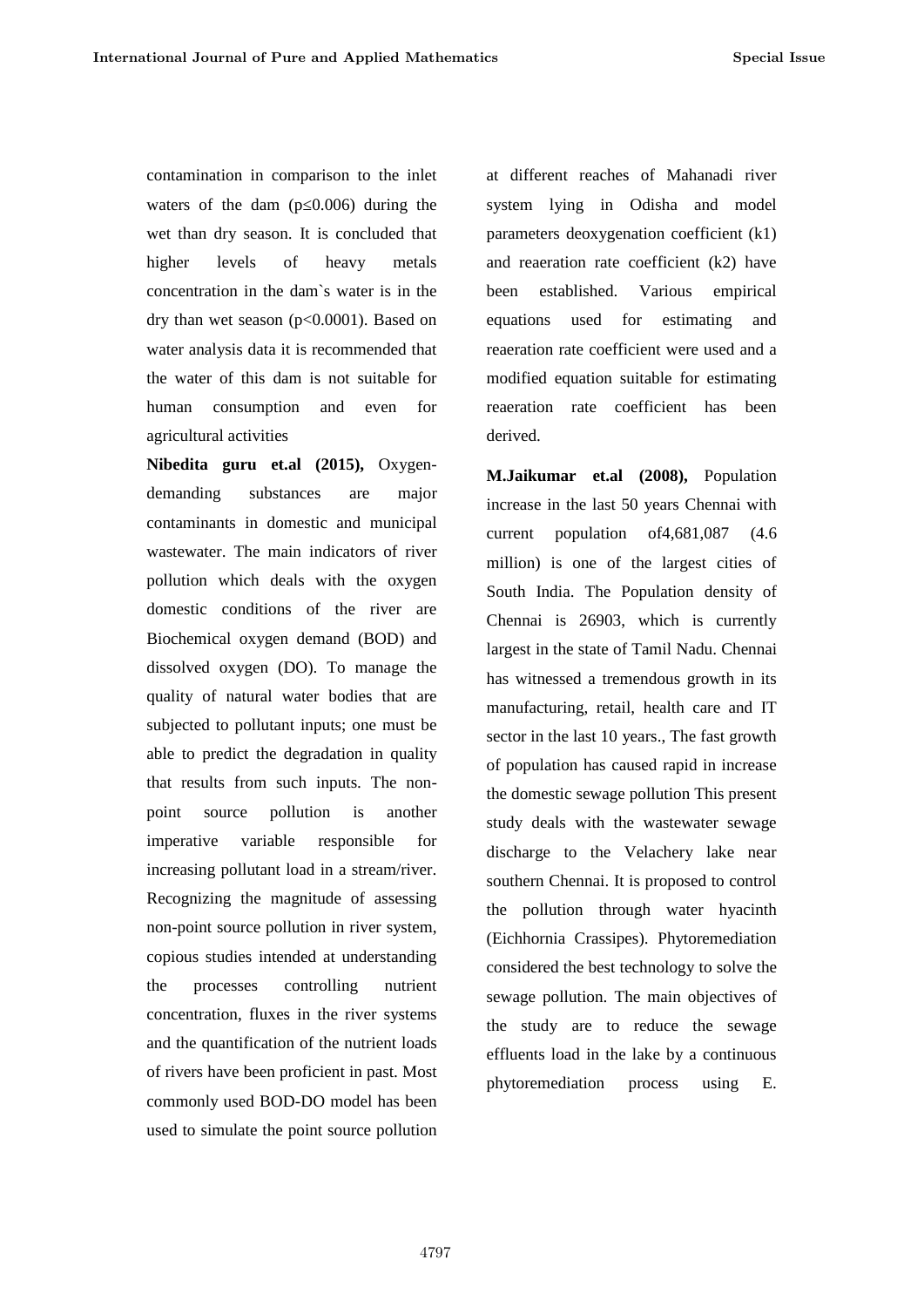Crassipes and second use the lake ecofriendly for Aquaculture and Tourism.

**Srajan Shrivastava et.al (2016),** the project was based on testing the quality of water. Three different samples were collected from 'KantajharBasti' situated behind the campus of NIT Rourkela from three different tube wells at two different times of the year. The first set of samples was collected after the rainy season in the month of September 2013. And the second set was collected in April 2014.Water quality refers to the chemical, physical and biological characteristics of water. It is a measure of the condition of water relative to the requirements of one or more biotic species and or to any human need or purpose. It is most frequently used by reference to a set of standards against which compliance can be assessed. The most common standards used to assess water quality relate to health of ecosystems, safety of human contact and drinking water.

**Trivedi R.K et.al (2013),** The fate and effect of different pollutants entering the estuaries can be obtained from the existing physio-chemical parameters and it is worthwhile to acquire the hydrographical features of the estuaries at different seasons. This determines the tropic dynamics of the water body. The present study has been made to detail the hydrogeo dynamics of Poonthura estuary. Sewage and retting materials were the main sources of Poonthura estuary. The physio-chemical parameters analysed include temperature, pH, salinity and alkalinity and dissolved oxygen. The toxic hydrogen sulphide, ammonia nitrogen and nutrients viz. nitrite-nitrogen, phosphate phosphorous and silicate-silicon of water samples and the sediment parameters viz., organic carbon, total nitrogen, total phosphorus. From the present study the parameters which are unsuitable for the healthy environment increases during pre-monsoon due to concentration of pollutants. The winter season showed fewer nutrients with normal level of dissolved oxygen.

**Shivaji Jadhav et.al (2016),** deals with the study of Chloride concentration of Nira River in the year 2016. Fresh water is essential to existence of life. Acceptable quality water is essential not only for drinking and domestic purposes but also for agriculture, industrial and commercial uses. Chloride occurs naturally in all types of water. In natural fresh water, the concentration is quite low. The important source of chloride in the water is the discharge of domestic sewage. Chlorides are highly soluble in water, so they do not get precipitate and cannot be removed by biological treatment of water. If the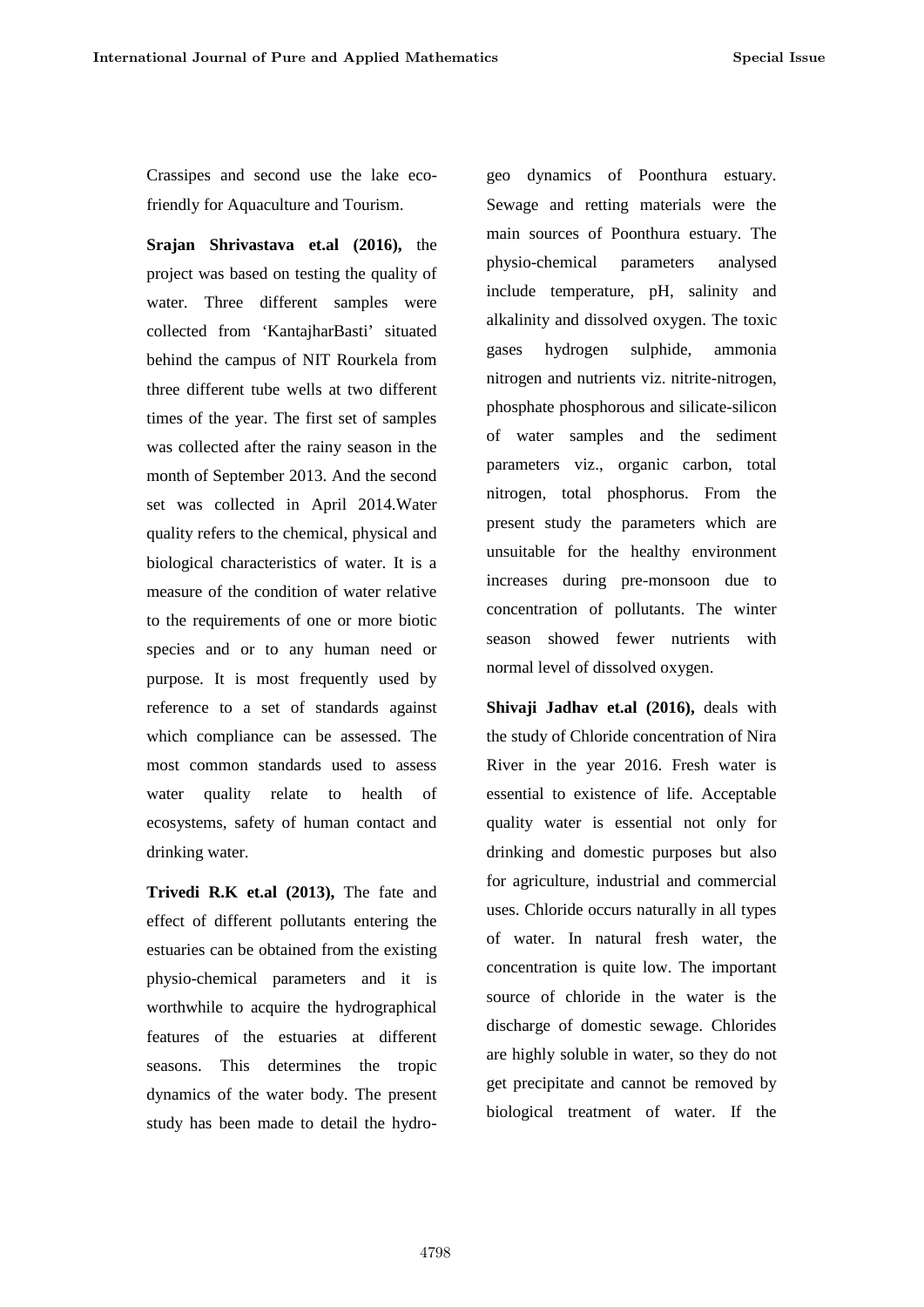amount of chloride is beyond the permissible limit, then it can corrode by extracting calcium in the form of calcite. Here in the present work the amount of chloride observed is within the permissible limit for Nira river.

**Shouliang Huo et.al (2011),** The characteristics of organic phosphorus (Po) fractions in the sediments of nine lakes from the middle and lower reaches of the Yangtze River region, Yungui Plateau, Qinghai–Tibet Plateau, Northeast-China Region, and Mongolia–Xinjiang Plateau, China were investigated and the differences of the different lakes on P fractionation was discussed. The results indicated that organic matter (OM) showed significant positive correlations with Po in sediment samples, and the rank order of the Protractions was: residual Po > HCl– Po > fulvic acid–Po > humic acid–Po > NaHCO3–Po with mean relative proportions 7.4: 3.4: 2.4: 1.7: 1.0. The labile and moderately labile Po were the main fractions in the sediments for shallow eutrophic lakes except for Lake Qilu, however, non-labile Po was dominant in the sediments from deep lakes. Labile Po was significantly correlated with total phosphorus (TP), inorganic phosphorus (Pi), Po, NaHCO3–Pi, HCl–Pi and NaOH– Pi, and the non-labile Po was significantly

and positively related to OM, TP, Po and NaOH–Pi.

**R John Morrison et.al (2013),** summarizes the main extraction methods sedimentary phosphorus (P) determination. With sequential chemical extractions, P is supposed to be selectively removed from different compounds in the sediments. Extraction schemes using strong acids and alkaline solutions have been tested on different sediments and found not to extract well-defined fractions. In addition, several systematic errors in these schemes have been detected. Thus, these schemes have been modified and simplified accordingly. The Standards Measurements and Testing Program of the European Commission (SMT) method is a popular modification of these extraction schemes, as it is simple to handle, allows laboratories to achieve reproducible results and could provide a useful tool for routine use by water managers. The SEDEX (sequential extraction method) method, another popular modification, is widely applied in biogeochemical research as it separate authigenic carbonate fluorapatite from fluorapatite. Other chemical extractions using chelating compounds have attempted to extract P bound with iron and calcium in sediments without disturbing clay bound or organic P, the purpose being to determine the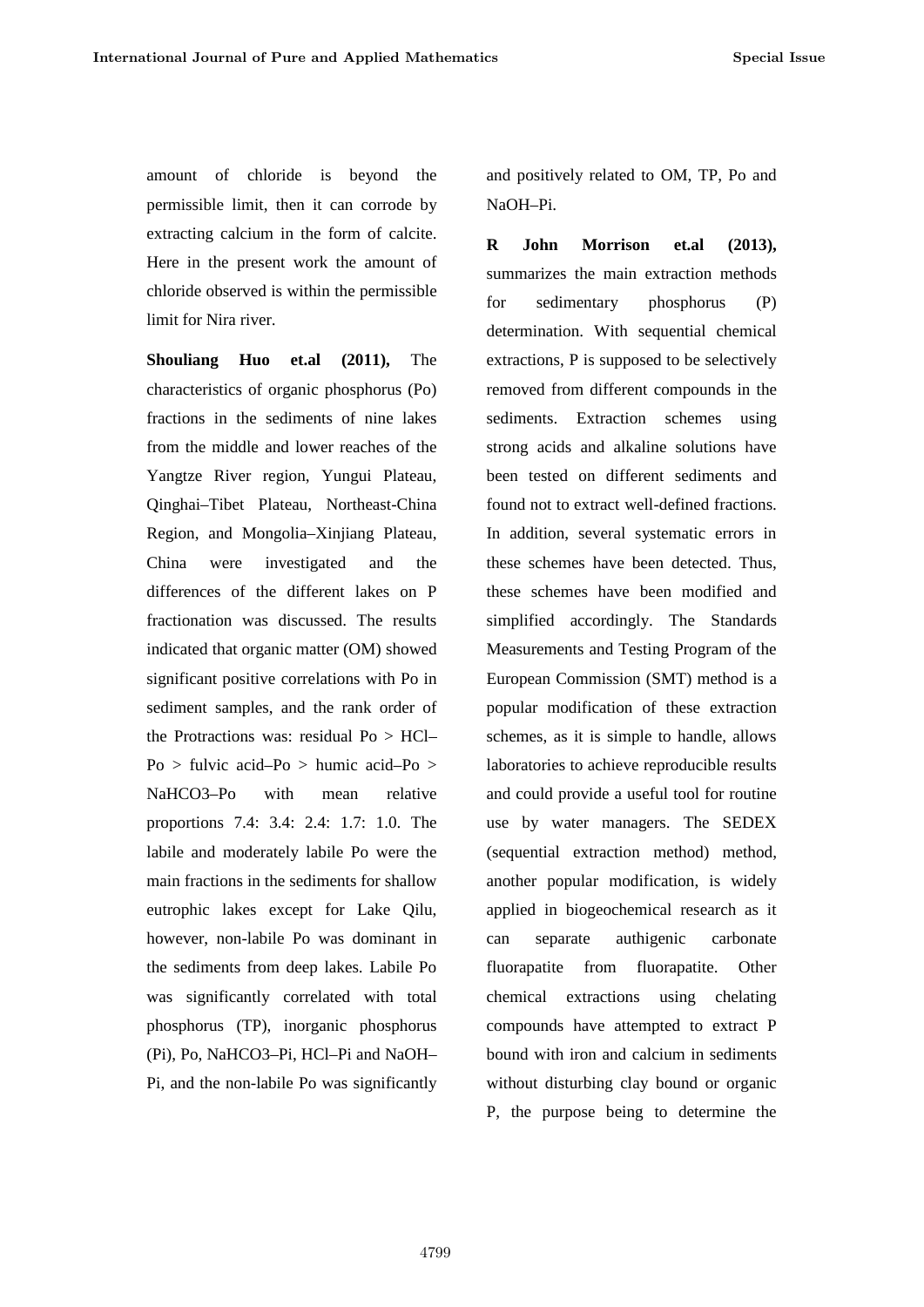algal-available non-apatite, apatite and organic fractions of sediment P. All extraction procedures still vield operationally defined fractions and cannot be used for identification of discrete P compounds. Future modifications of the extraction scheme should aim to achieve better extraction efficiency and selectivity, simple handling techniques and methods that can prevent the extracted P from being re-adsorbed onto Fe (OOH) and CaCO3.

**G. J. Chakrapani et.al (2006),** Kumaun Himalayan lakes, situated in the state of Uttarakhand, are one of the major tourist attractions in northern part of India. Present study is aimed to understand the behavior of phosphorus in lake sediments and different chemical forms of phosphorus in sediments. The study was accomplished by collection of core sediments from lakes. The core samples were analyzed for major oxides, nutrients, and phosphorus fractionation. The study shows that lake sediments are derived from catchment rocks. Total concentrations of nutrients (P, N, and S) in sediments varied differently and are derived from both natural and anthropogenic activities. Phosphorus in sediments is sequestered more by calcium than iron and aluminum oxides, as carbonate flour apatite. Fractionation study shows that phosphorus as carbonate flour apatite and inexchangeable fraction. The dissolution of organic matter results in release of phosphorus from sediments. The study also shows biogenic silica and sulfate act as major competitors of phosphorus for sorption sites of iron oxides resulting in the release of phosphorus from sediments. Based on the findings, the Meghna river water can be considered as unpolluted with respect to Cd, Cr, Mn and Zn, whereas concentration of Fe was above the standard value according to recommended standard guidelines. According to Sediment Quality Guideline (USEPA, 1989), sediments were not polluted for Cd, Pb and Zn; moderately polluted for Cr and Mn and heavily polluted for Ni.

#### **3. Conclusion**

In this paper effect of phosphorus is varied through the lake. We attribute these significant lower phosphorous levels to ground water can be a main cause of eutrophication of lake water sources, especially when a contamination leads to high nutrient concentrations in those parts of the shoreline where main lacustrine in those parts of the shore line where main Lacustrine Groundwater discharge (LGD) takes place.

#### **4. Reference**

[1] Archana Gupte, Sediment Analysis of Shelar Lake, Maharashtra, 1970.